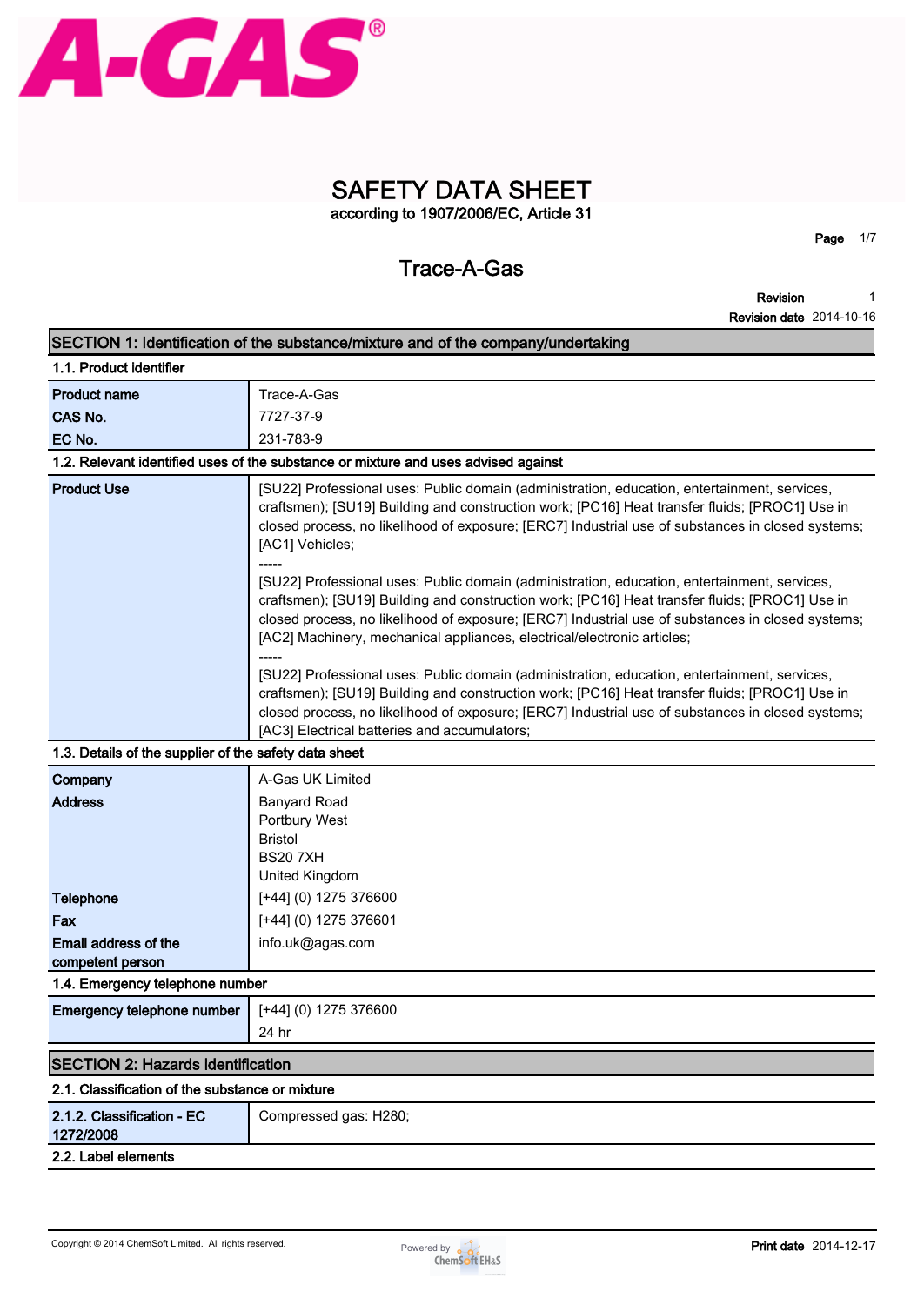#### **Revision Revision date 2014-10-16 1**

| 2.2. Label elements             |                                                                            |
|---------------------------------|----------------------------------------------------------------------------|
| Hazard pictograms               |                                                                            |
| <b>Signal Word</b>              | Warning                                                                    |
| <b>Hazard Statement</b>         | Compressed gas: H280 - Contains gas under pressure; may explode if heated. |
| <b>Precautionary Statement:</b> | P410+P403 - Protect from sunlight. Store in a well-ventilated place.       |
| Storage                         |                                                                            |
| 2.3. Other hazards              |                                                                            |
| <b>Other hazards</b>            | No data available.                                                         |

#### **SECTION 3: Composition/information on ingredients**

#### **3.1. Substances**

#### **67/548/EEC / 1999/45/EC**

| <b>Chemical Name</b> | Index No.    | CAS No.   | EC No.    | <b>REACH Registration</b><br><b>Number</b> | Conc.<br>$(\%w/w)$ | Classification  |
|----------------------|--------------|-----------|-----------|--------------------------------------------|--------------------|-----------------|
| Nitrogen             |              | 7727-37-9 | 231-783-9 |                                            | $90 - 100\%$       |                 |
| Hydrogen             | 001-001-00-9 | 1333-74-0 | 215-605-7 |                                            |                    | 1 - 10% F+: R12 |

#### **EC 1272/2008**

| <b>Chemical Name</b> | Index No.    | CAS No.   | EC No.    | <b>REACH Registration</b><br><b>Number</b> | Conc.<br>$(\%w/w)$ | <b>Classification</b>           |
|----------------------|--------------|-----------|-----------|--------------------------------------------|--------------------|---------------------------------|
| Nitrogen             |              | 7727-37-9 | 231-783-9 |                                            |                    | 90 - 100% Compressed gas: H280; |
| Hydrogen             | 001-001-00-9 | 1333-74-0 | 215-605-7 |                                            |                    | 1 - 10% Flam. Gas 1: H220;      |

#### **SECTION 4: First aid measures**

#### **4.1. Description of first aid measures**

| Move the exposed person to fresh air. If breathing is difficult give oxygen.<br>Rinse immediately with plenty of water for 15 minutes holding the eyelids open. |
|-----------------------------------------------------------------------------------------------------------------------------------------------------------------|
|                                                                                                                                                                 |
|                                                                                                                                                                 |
| Allow to evaporate. Remove contaminated clothing. Rinse immediately with plenty of water for 15                                                                 |
| minutes.                                                                                                                                                        |
| Not applicable.                                                                                                                                                 |
| 4.2. Most important symptoms and effects, both acute and delayed                                                                                                |
| May cause irritation to respiratory system.                                                                                                                     |
| May cause irritation to eyes.                                                                                                                                   |
| May cause irritation to skin.                                                                                                                                   |
| Not applicable.                                                                                                                                                 |
| 4.3. Indication of any immediate medical attention and special treatment needed                                                                                 |
| Seek medical attention if irritation or symptoms persist.                                                                                                       |
| Seek medical attention if irritation or symptoms persist.                                                                                                       |
| Seek medical attention if irritation or symptoms persist.                                                                                                       |
| Seek medical attention if irritation or symptoms persist.                                                                                                       |
| <b>SECTION 5: Firefighting measures</b>                                                                                                                         |
|                                                                                                                                                                 |

### **5.1. Extinguishing media**

**Use extinguishing media appropriate to the surrounding fire conditions.**

### **5.2. Special hazards arising from the substance or mixture**

**Heating produces hazardous fumes.**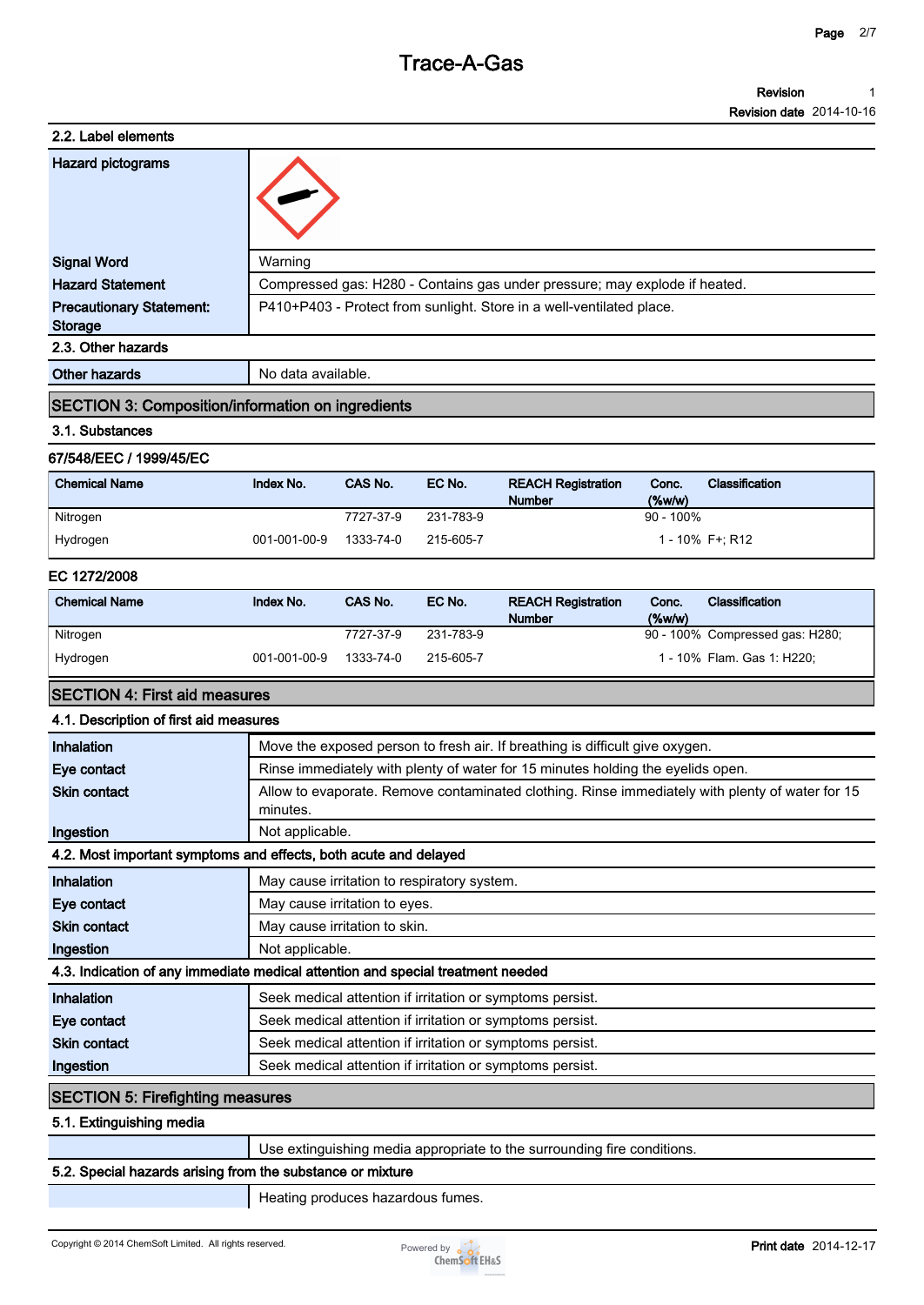| Revision                        |  |
|---------------------------------|--|
| <b>Revision date 2014-10-16</b> |  |

| 5.3. Advice for firefighters                                      |                                                                                                                                                                                                                |  |  |  |  |
|-------------------------------------------------------------------|----------------------------------------------------------------------------------------------------------------------------------------------------------------------------------------------------------------|--|--|--|--|
|                                                                   | Wear self contained breathing apparatus and protective clothing.                                                                                                                                               |  |  |  |  |
| <b>SECTION 6: Accidental release measures</b>                     |                                                                                                                                                                                                                |  |  |  |  |
|                                                                   | 6.1. Personal precautions, protective equipment and emergency procedures                                                                                                                                       |  |  |  |  |
|                                                                   | Ensure adequate ventilation of the working area. Evacuate personnel to a safe area. Prevent<br>further spillage if safe. Keep public away from danger area. Keep upwind. Eliminate all sources of<br>ignition. |  |  |  |  |
| 6.2. Environmental precautions                                    |                                                                                                                                                                                                                |  |  |  |  |
|                                                                   | Avoid release to the environment. Refer to special instructions/Safety data sheets.                                                                                                                            |  |  |  |  |
| 6.3. Methods and material for containment and cleaning up         |                                                                                                                                                                                                                |  |  |  |  |
|                                                                   | Do not allow product to enter drains.                                                                                                                                                                          |  |  |  |  |
| 6.4. Reference to other sections                                  |                                                                                                                                                                                                                |  |  |  |  |
|                                                                   | See section 3, 8, 13 for further information.                                                                                                                                                                  |  |  |  |  |
| <b>SECTION 7: Handling and storage</b>                            |                                                                                                                                                                                                                |  |  |  |  |
| 7.1. Precautions for safe handling                                |                                                                                                                                                                                                                |  |  |  |  |
|                                                                   | Ensure adequate ventilation of the working area. Keep away from sources of ignition - No smoking.<br>Keep away from heat. Heating may cause an explosion.                                                      |  |  |  |  |
| 7.2. Conditions for safe storage, including any incompatibilities |                                                                                                                                                                                                                |  |  |  |  |
|                                                                   | Keep in a cool, dry, well ventilated area. Store in original container. Keep away from incompatible<br>materials.                                                                                              |  |  |  |  |
| 7.3. Specific end use(s)                                          |                                                                                                                                                                                                                |  |  |  |  |
|                                                                   | See section 1.2. Relevant identified uses of the substance or mixture and uses advised against for<br>further information.                                                                                     |  |  |  |  |
| <b>SECTION 8: Exposure controls/personal protection</b>           |                                                                                                                                                                                                                |  |  |  |  |
| 8.1. Control parameters                                           |                                                                                                                                                                                                                |  |  |  |  |
|                                                                   | See section 8.2 for further information.                                                                                                                                                                       |  |  |  |  |
| 8.2. Exposure controls                                            |                                                                                                                                                                                                                |  |  |  |  |
|                                                                   |                                                                                                                                                                                                                |  |  |  |  |
| 8.2.1. Appropriate engineering<br>controls                        | Ensure adequate ventilation of the working area.                                                                                                                                                               |  |  |  |  |
| 8.2.2. Individual protection<br>measures                          | Wear protective clothing.<br>Wash all contaminated clothing before reuse.                                                                                                                                      |  |  |  |  |
| Eye / face protection                                             | Approved safety goggles.<br>In case of splashing, wear:. Face shield.                                                                                                                                          |  |  |  |  |
| Skin protection -<br>Handprotection                               | Wear suitable gloves.                                                                                                                                                                                          |  |  |  |  |
| <b>Respiratory protection</b>                                     | In case of insufficient ventilation, wear suitable respiratory equipment.                                                                                                                                      |  |  |  |  |
| Occupational exposure<br>controls                                 | Adopt best Manual Handling considerations when handling, carrying and dispensing.<br>Keep away from food, drink and animal feedingstuffs.                                                                      |  |  |  |  |
| <b>SECTION 9: Physical and chemical properties</b>                |                                                                                                                                                                                                                |  |  |  |  |

# **9.1. Information on basic physical and chemical properties**

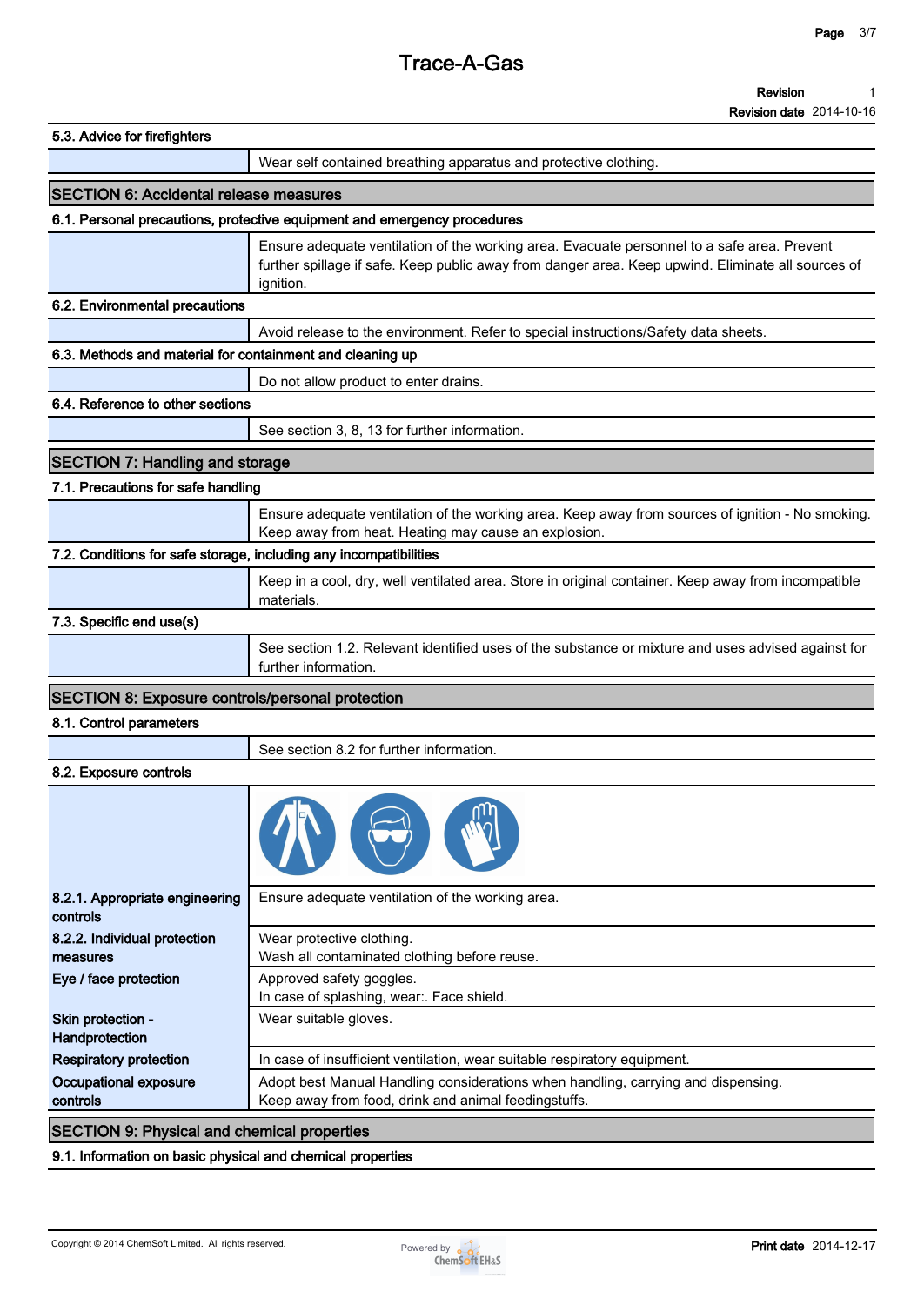#### **Revision Revision date 2014-10-16 1**

#### **9.1. Information on basic physical and chemical properties**

| Appearance                                    | Compressed gas.                           |
|-----------------------------------------------|-------------------------------------------|
|                                               | <b>Colour</b> Colourless                  |
|                                               | <b>Odour</b>   Odourless                  |
| Flammability limits   No data available       |                                           |
| Vapour Flammability   No data available       |                                           |
|                                               | Vapour pressure   No data available       |
|                                               | Vapour density   No data available        |
|                                               | <b>Relative density</b> No data available |
|                                               | Fat Solubility   No data available        |
| Partition coefficient   No data available     |                                           |
| Autoignition temperature   No data available  |                                           |
|                                               | Viscosity   No data available             |
| Explosive properties   No data available      |                                           |
| <b>Oxidising properties</b> No data available |                                           |
|                                               | pH   No data available                    |
|                                               | Melting point   No data available         |
|                                               | Freezing Point   No data available        |
| Initial boiling point No data available       |                                           |
|                                               | Flash point No data available             |
| Evaporation rate   Not applicable.            |                                           |
|                                               | Solubility   No data available            |

### **9.2. Other information**

|                                         | Conductivity   No data available    |
|-----------------------------------------|-------------------------------------|
|                                         | Surface tension   No data available |
|                                         | Gas group   No data available       |
|                                         | Benzene Content   No data available |
|                                         | Lead content   No data available    |
| VOC (Volatile organic No data available |                                     |
| compounds)                              |                                     |

### **SECTION 10: Stability and reactivity**

| 10.1. Reactivity                             |                                                               |
|----------------------------------------------|---------------------------------------------------------------|
|                                              | No data is available on this product.                         |
| 10.2. Chemical stability                     |                                                               |
|                                              | Stable under normal conditions. Vapours are heavier than air. |
| 10.3. Possibility of hazardous reactions     |                                                               |
|                                              | No data is available on this product.                         |
| 10.4. Conditions to avoid                    |                                                               |
|                                              | Heat.                                                         |
| 10.5. Incompatible materials                 |                                                               |
|                                              | No data is available on this product.                         |
| 10.6. Hazardous decomposition products       |                                                               |
|                                              | No data is available on this product.                         |
| <b>SECTION 11: Toxicological information</b> |                                                               |
| 11.1. Information on toxicological effects   |                                                               |
|                                              | No data available.                                            |
| 11.1.4. Toxicological Information            |                                                               |

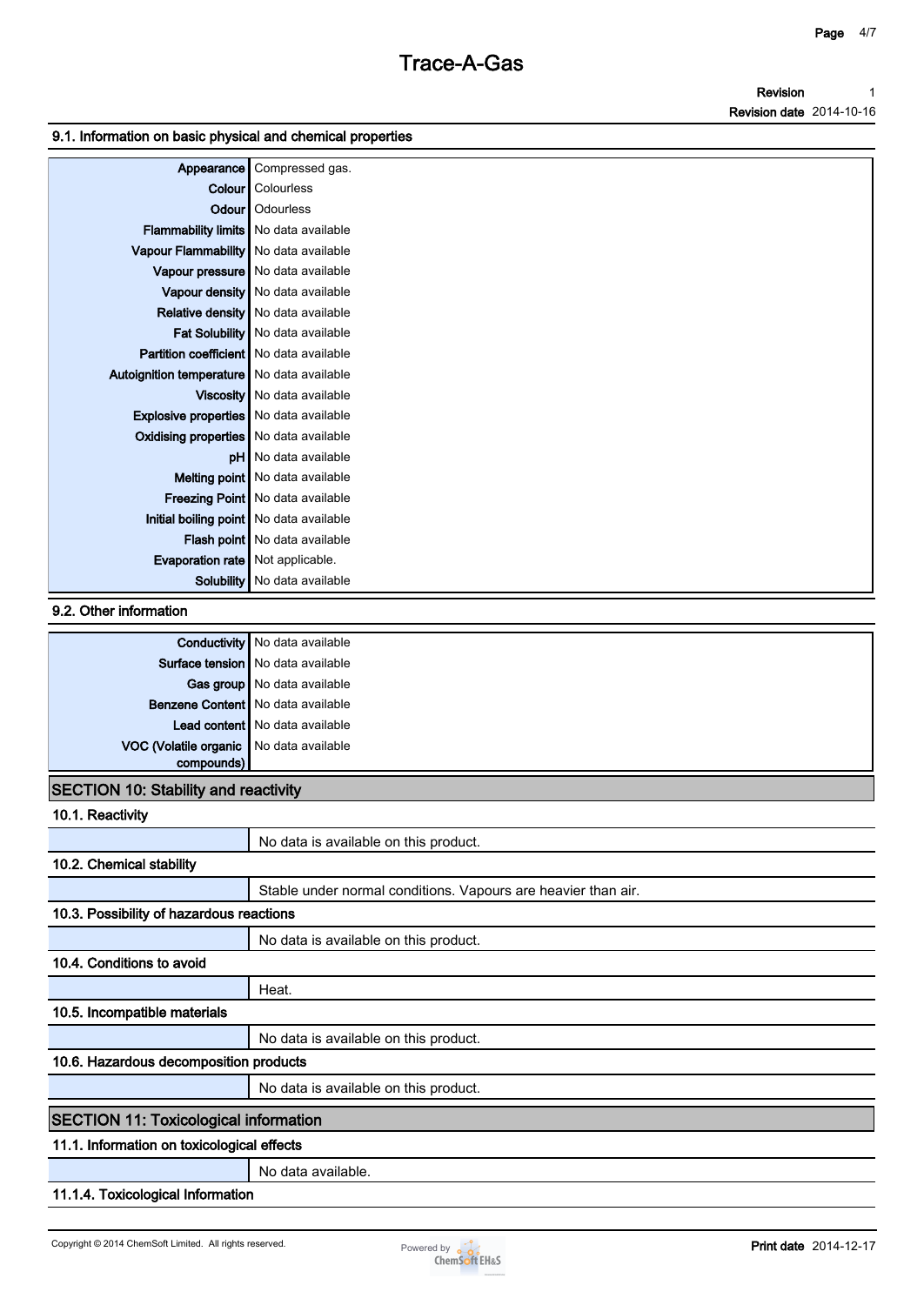| 11.1.4. Toxicological Information          |                                                                                |
|--------------------------------------------|--------------------------------------------------------------------------------|
|                                            | No data available                                                              |
| <b>SECTION 12: Ecological information</b>  |                                                                                |
| 12.1. Toxicity                             |                                                                                |
|                                            | No data available                                                              |
| 12.2. Persistence and degradability        |                                                                                |
|                                            | No data is available on this product.                                          |
| 12.3. Bioaccumulative potential            |                                                                                |
|                                            | No data is available on this product.                                          |
| 12.4. Mobility in soil                     |                                                                                |
|                                            | No data is available on this product.                                          |
| 12.5. Results of PBT and vPvB assessment   |                                                                                |
|                                            | No data is available on this product.                                          |
| 12.6. Other adverse effects                |                                                                                |
|                                            | No data is available on this product.                                          |
| <b>SECTION 13: Disposal considerations</b> |                                                                                |
| 13.1. Waste treatment methods              |                                                                                |
|                                            | Dispose of in compliance with all local and national regulations.              |
| <b>SECTION 14: Transport information</b>   |                                                                                |
| Hazard pictograms                          |                                                                                |
|                                            |                                                                                |
| 14.1. UN number                            |                                                                                |
|                                            | <b>UN1956</b>                                                                  |
| 14.2. UN proper shipping name              |                                                                                |
|                                            | COMPRESSED GAS, N.O.S. (contains nitrogen and hydrogen)                        |
| 14.3. Transport hazard class(es)           |                                                                                |
| <b>ADR/RID</b>                             | $\overline{c}$                                                                 |
| Subsidiary risk                            | $\overline{\phantom{a}}$                                                       |
| <b>IMDG</b>                                | 2.2                                                                            |
| Subsidiary risk<br><b>IATA</b>             | $\overline{\phantom{a}}$<br>2.2                                                |
| Subsidiary risk                            | $\overline{\phantom{a}}$                                                       |
| 14.4. Packing group                        |                                                                                |
| Packing group                              | $\blacksquare$                                                                 |
| 14.5. Environmental hazards                |                                                                                |
| <b>Environmental hazards</b>               | No                                                                             |
| Marine pollutant                           | No                                                                             |
| 14.6. Special precautions for user         |                                                                                |
|                                            | No data available.                                                             |
|                                            | 14.7. Transport in bulk according to Annex II of MARPOL 73/78 and the IBC Code |
|                                            | Not applicable.                                                                |

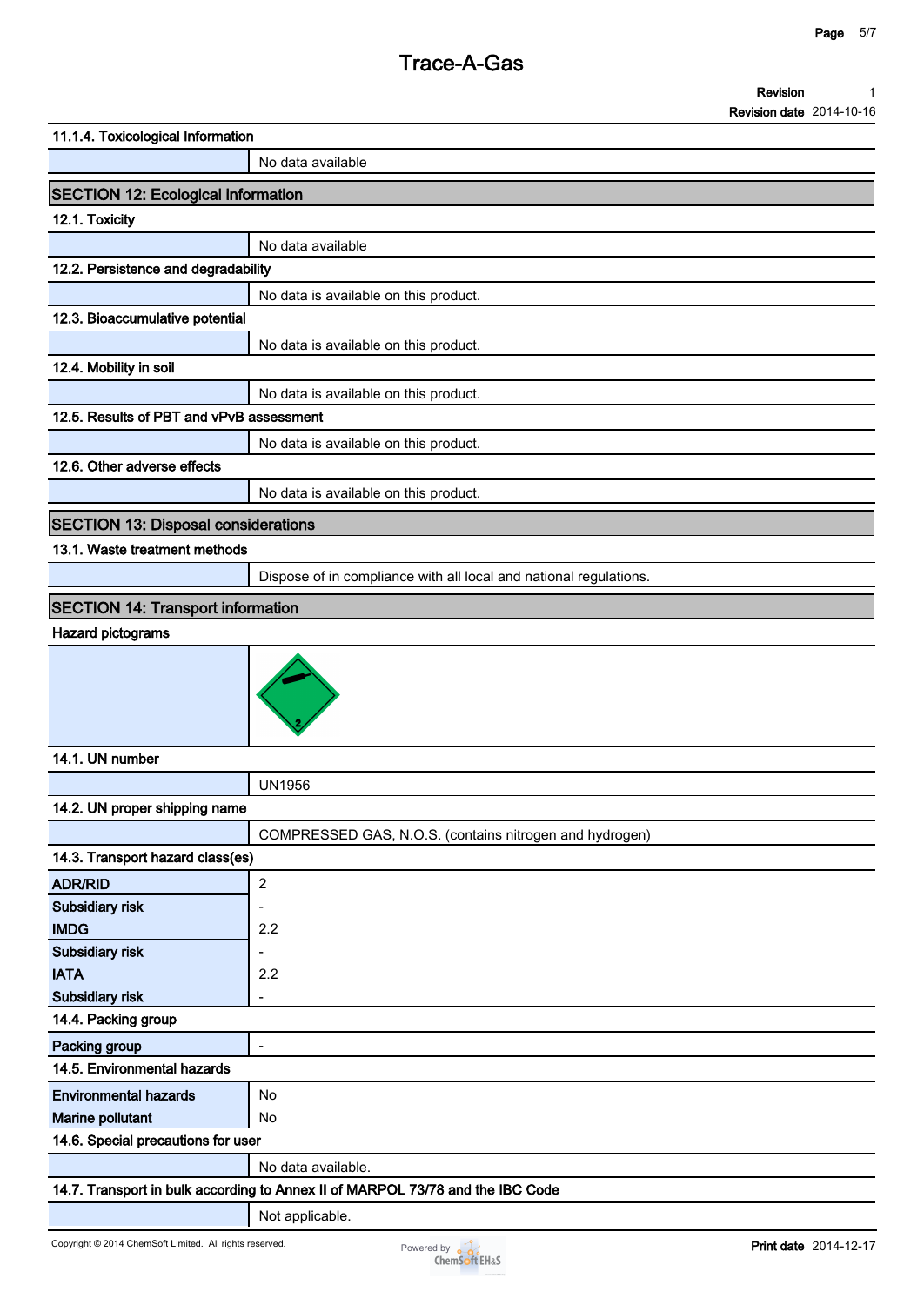#### **Revision Revision date 2014-10-16 1**

|                                        | <b>INGVISION GALG ZO 14-10-10</b> |
|----------------------------------------|-----------------------------------|
| <b>ADR/RID</b>                         |                                   |
| Hazard ID                              | 20                                |
| <b>Tunnel Category</b>                 | (E)                               |
| <b>IMDG</b>                            |                                   |
| <b>EmS Code</b>                        | F-C S-V                           |
| <b>IATA</b>                            |                                   |
| Packing Instruction (Cargo)            | 200                               |
| <b>Maximum quantity</b>                | 150 kg                            |
| <b>Packing Instruction</b>             | 200                               |
| (Passenger)<br><b>Maximum quantity</b> | 75 kg                             |

# **SECTION 15: Regulatory information**

**15.1. Safety, health and environmental regulations/legislation specific for the substance or mixture**

| <b>Regulations</b> | COMMISSION REGULATION (EU) No 453/2010 of 20 May 2010 amending Regulation (EC) No<br>1907/2006 of the European Parliament and of the Council on the Registration, Evaluation,<br>Authorisation and Restriction of Chemicals (REACH), establishing a European Chemicals Agency,<br>amending Directive 1999/45/EC and repealing Council Regulation (EEC) No 793/93 and<br>Commission Regulation (EC) No 1488/94 as well as Council Directive 76/769/EEC and<br>Commission Directives 91/155/EEC, 93/67/EEC, 93/105/EC and 2000/21/EC. |
|--------------------|-------------------------------------------------------------------------------------------------------------------------------------------------------------------------------------------------------------------------------------------------------------------------------------------------------------------------------------------------------------------------------------------------------------------------------------------------------------------------------------------------------------------------------------|
|                    | REGULATION (EC) No 1907/2006 OF THE EUROPEAN PARLIAMENT AND OF THE COUNCIL<br>of 18 December 2006 concerning the Registration, Evaluation, Authorisation and Restriction of<br>Chemicals (REACH), establishing a European Chemicals Agency, amending Directive 1999/45/EC<br>and repealing Council Regulation (EEC) No 793/93 and Commission Regulation (EC) No 1488/94<br>as well as Council Directive 76/769/EEC and Commission Directives 91/155/EEC, 93/67/EEC,<br>93/105/EC and 2000/21/EC.                                    |

**15.2. Chemical safety assessment**

**No data is available on this product.**

# **SECTION 16: Other information**

## **Other information**

| <b>Revision</b> | This document differs from the previous version in the following areas:.                   |
|-----------------|--------------------------------------------------------------------------------------------|
|                 | 1 - Description.                                                                           |
|                 | 1 - CAS No.                                                                                |
|                 | 1 - EC No.                                                                                 |
|                 | 1 - Product Use.                                                                           |
|                 | 2 - 2.1.2. Classification - EC 1272/2008.                                                  |
|                 | 2 - Hazard pictograms.                                                                     |
|                 | 2 - Signal Word.                                                                           |
|                 | 2 - Precautionary Statement: Storage.                                                      |
|                 | 7 - 7.3. Specific end use(s).                                                              |
|                 | 9 - 9.1. Information on basic physical and chemical properties (PH).                       |
|                 | 9 - 9.1. Information on basic physical and chemical properties (Initial boiling point).    |
|                 | 9 - 9.1. Information on basic physical and chemical properties (Melting point).            |
|                 | 9 - 9.1. Information on basic physical and chemical properties (Flash point).              |
|                 | 9 - 9.1. Information on basic physical and chemical properties (Flammability limits).      |
|                 | 9 - 9.1. Information on basic physical and chemical properties (Autoignition temperature). |
|                 | 9 - 9.1. Information on basic physical and chemical properties (Explosive properties).     |
|                 | 9 - 9.1. Information on basic physical and chemical properties (Oxidising properties).     |
|                 | 9 - 9.1. Information on basic physical and chemical properties (Vapour pressure).          |
|                 | 9 - 9.1. Information on basic physical and chemical properties (Relative density).         |
|                 | 9 - 9.1. Information on basic physical and chemical properties (Viscosity).                |
|                 | 9 - 9.1. Information on basic physical and chemical properties (Vapour density).           |
|                 | 9 - 9.1. Information on basic physical and chemical properties (Evaporation rate).         |